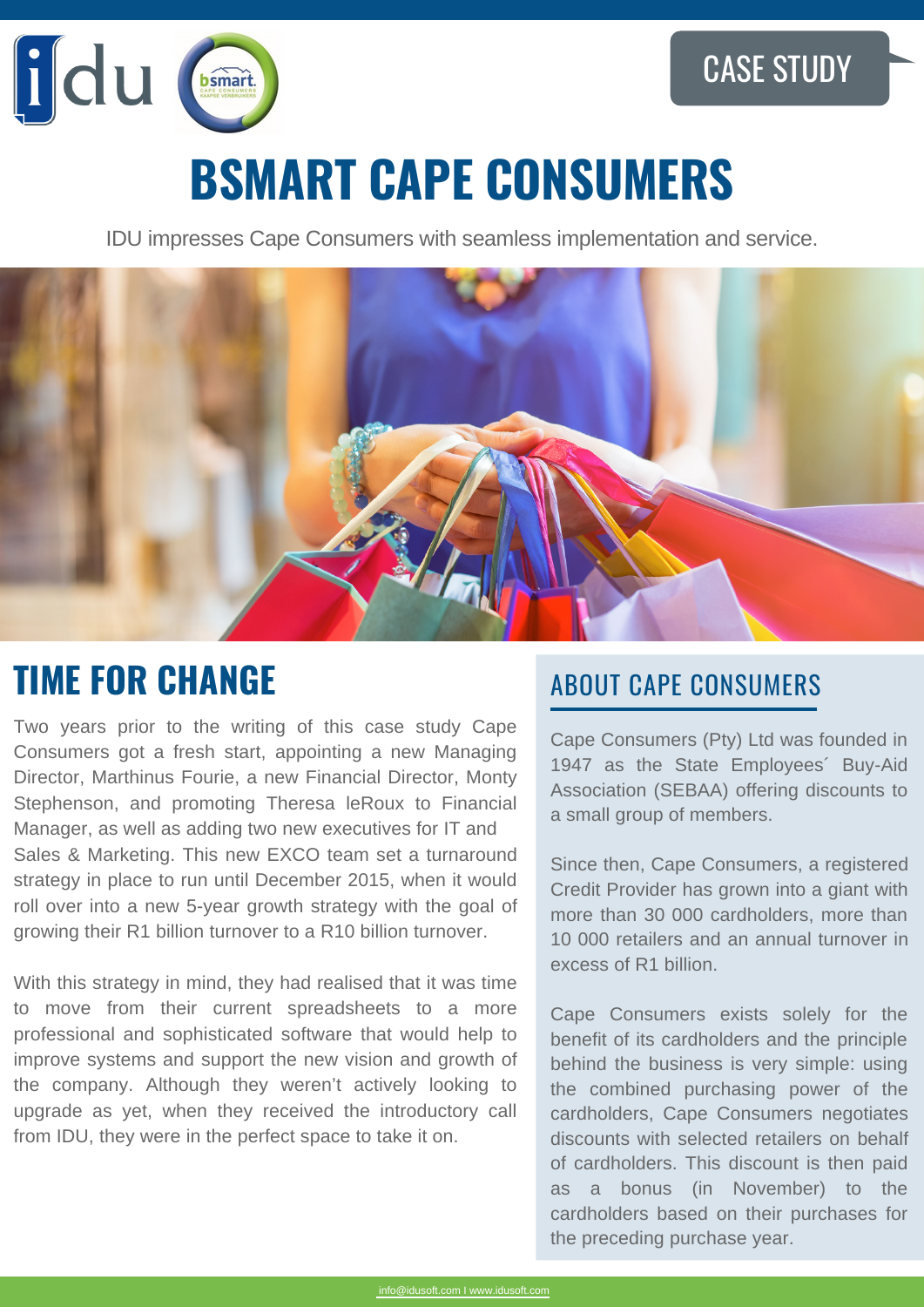"I had met IDU owner and CEO, Kevin Phillips, years ago when I was with Ernst & Young through their Entrepreneur of the Year program, and our IT Executive, Louis Volschenk, had previously worked on the idu-Concept software at the law firm ENS, and was very impressed," says Monty Stephenson, Financial Director at Cape Consumers. "When we met with Kevin and he spoke of how he developed his business and idu-Concept and his philosophies towards business, we realised that IDU was the perfect fit for us."

Part of the new Cape Consumers' management approach was incorporating new ideas and input from all levels of the company. "We wanted to do something more decentralised and give more ownership to business unit leaders allowing us to move away from a top down budgeting system and IDU allowed us to do that." explains Stephenson.



*"Managing version control in spreadsheets was a nightmare, and this would only worsen as we grew. Every time we rolled the budget forward, we would lose all previous comments and calculations and documents and have to start over. I love that this is no longer an issue with idu-Concept."*

*Financial Manager Theresa le Roux.*

#### THE IMPLEMENTATION PROCESS

The Cape Consumers team was impressed with the professionalism and speed of the implementation process.

"From a financial perspective, the project management was done right from the outset," says le Roux. "They facilitated a comprehensive scoping workshop, in order to get a deeper understanding of our business and our specific needs. They followed this with documentation outlining exactly what was in scope and what wasn't, a clear project plan with timelines and costs and outlines of what would be needed from us."

"They gave us the worst case scenario in terms of timelines and costs and explained that both could be kept down by the project manager, myself, being involved from the get go," says le Roux. "I was able to manage spend incredibly well, by their tracking progress on the project budget and keeping me constantly up to date."

"The experience for me was outstanding," says Stephenson. "I have never seen someone grasp what we do and who we are so quickly. Very few service providers can meet both IT and financial requirements and IDU combines financial understanding with the highest class of tech knowledge."

"Kevin is a Chartered Accountant and a business owner himself, so he clearly understands how important quality of service is and exactly what small businesses need and has built his team accordingly," Stephenson expands. "The service is consistently excellent, whether you are dealing with the CEO or the consultant doing the implementation - and this is undoubtedly due to the company leadership."